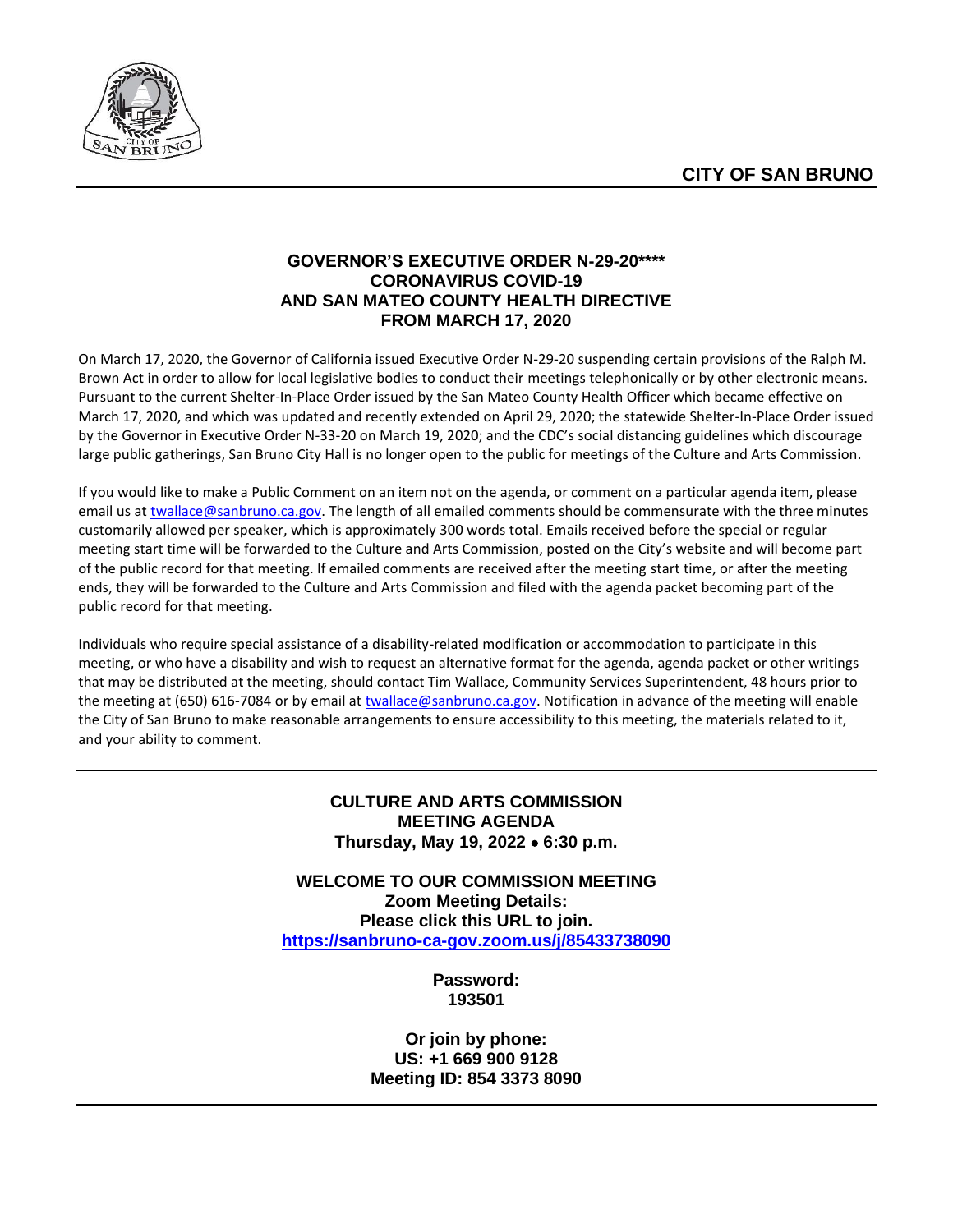- 1. **CALL TO ORDER/ROLL CALL:** Chair Pamela Madden, Vice Chair Janet Monaghan, Pamela Gamble, Jeanne George, Melissa Rohlfs.
- 2. **PLEDGE OF ALLEGIANCE:**
- 3. **REVIEW OF AGENDA:**
- 4. **ACCEPTANCE OF THE MINUTES:** March 17, 2022
- 5. **CONSENT CALENDAR:**
- 6. **PUBLIC COMMENT ON ITEMS NOT ON AGENDA: (Note: Commission's policy is to refer matters raised in this forum to staff for investigation and/or action where appropriate. State Law, known as the "Brown Act", prohibits Commission from discussing or acting upon any matter that is not on the agenda. Non-agenda issues raised by members of the public or by the Commission may, at the discretion of the Commission, be scheduled for consideration at future meetings.)**

#### 7. **UNFINISHED BUSINESS:**

#### 8. **NEW BUSINESS:**

- a. Review Submissions and Select Artists for the Community Art Gallery Program 2022-23
- b. Adopt Movies in the Park Film Selection Process Document and Select Movies for Public Voting

#### 9. **ITEMS FROM COMMISSION MEMBERS:**

#### 10. **ITEMS FROM STAFF:**

11. **ADJOURNMENT**

**The next Regular Culture and Arts Commission Meeting will be held on Thursday, June 16, 2022 at 6:30 p.m.**

**\*\* POSTED PURSUANT TO LAW \*\***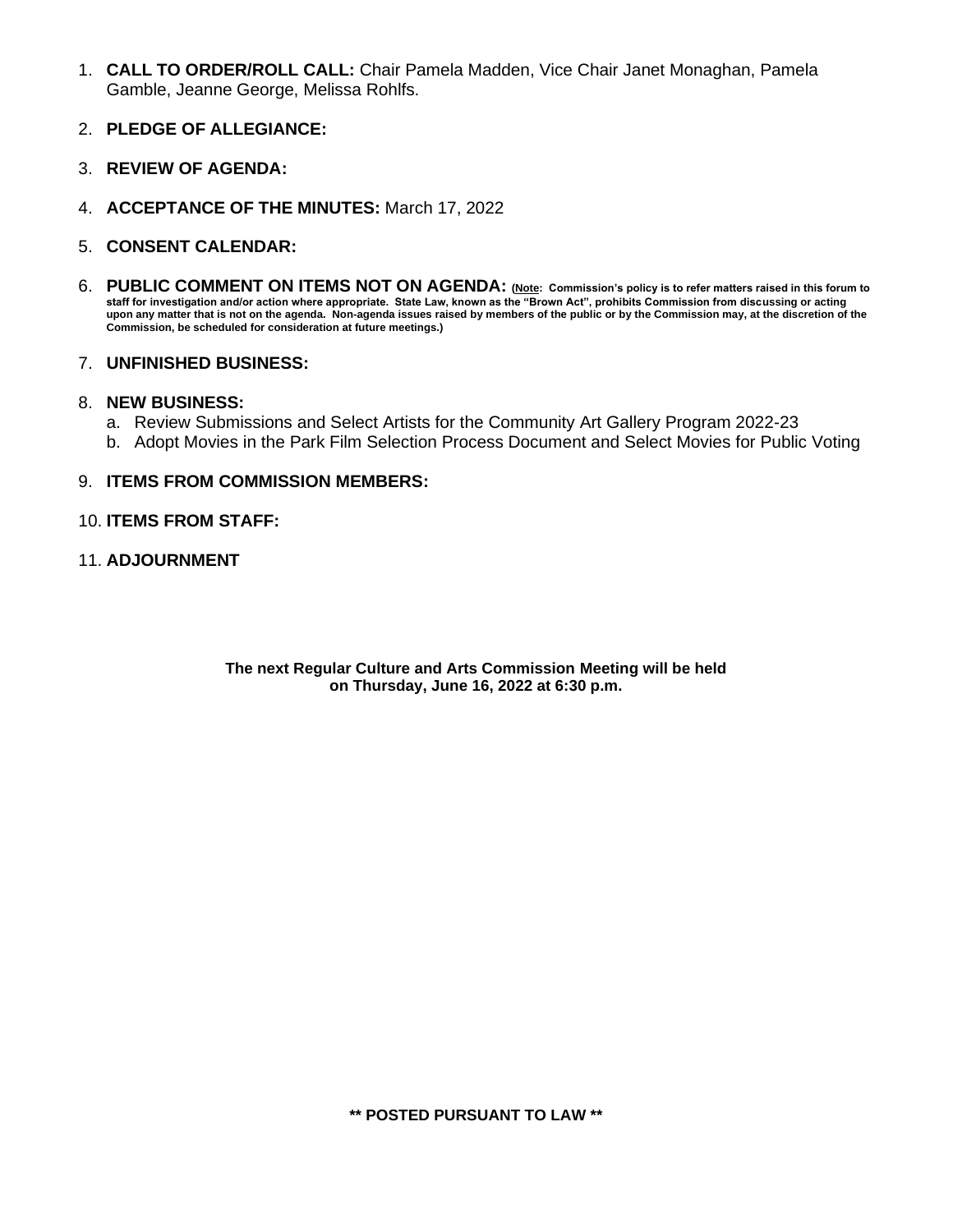

Community Services Department



# **MEETING MINUTES**

# **Culture and Arts Commission March 17, 2022**

- 1. **CALL TO ORDER/ROLL CALL: Chair Madden** called the meeting of the Culture and Arts Commission to order at 6:41 p.m. Commissioners Present: Chair Madden, Vice Chair Janet Monaghan, Jeanne George, and Melissa Rohlfs. Excused Absence: Gamble and Tobin. Staff Present: Mottola and Wallace.
- 2. **PLEDGE OF ALLEGIANCE: Commissioner George** led the Pledge of Allegiance.
- 3. **REVIEW OF AGENDA**: No changes.
- 4. **ACCEPTANCE OF MINUTES**: Minutes from February 17, 2022. **MSC George/Monaghan.**  Accepted 3-0-1.
- 5. **CONSENT CALENDAR:** None.
- 6. **PUBLIC COMMENT:** None.
- 7. **UNFINISHED BUSINESS**: None.
- 8. **NEW BUSINESS:**
	- a. Discuss process for selection of films for Movies in the Park **Superintendent Wallace** presented. Staff is recommending categories for the public to vote on so there is a variety of movies shown. The commission discussed categories. Comedy, animation/children, action, and drama were decided on.
- 9. **ITEMS FROM COMMISSION MEMBERS:** None.
- 10. **ITEMS FROM STAFF:**

**Superintendent Wallace** announced that Melodie Tobin resigned today due to her move out of the area.

11. **ADJOURNMENT**: With no other business to be conducted, **Chair Madden** adjourned the meeting at 6:55 p.m.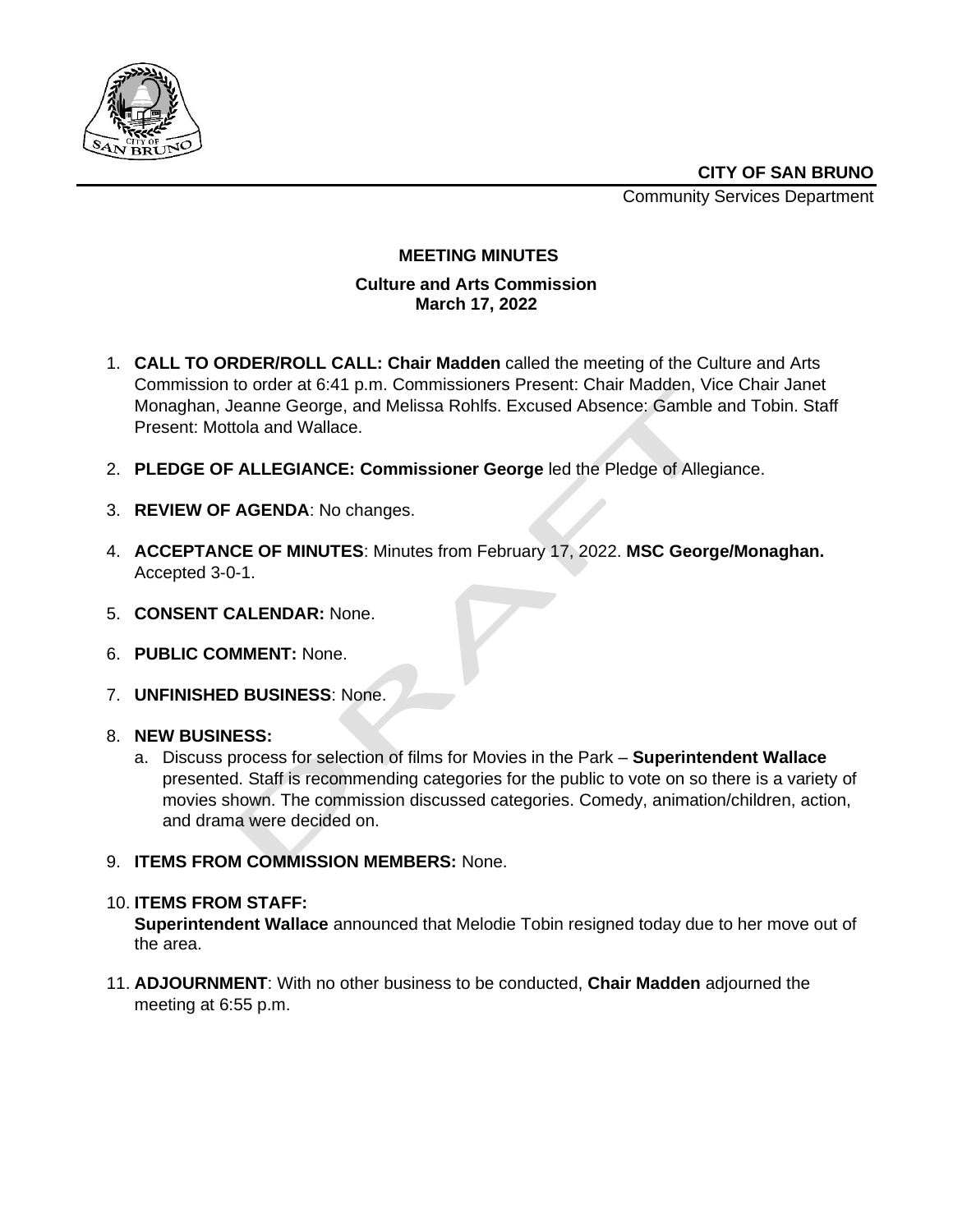

Community Services Department

| DATE:           | May 19, 2022                                                                        |
|-----------------|-------------------------------------------------------------------------------------|
| TO:             | <b>Culture and Arts Commission</b>                                                  |
| <b>FROM:</b>    | Tim Wallace, Community Services Superintendent                                      |
| <b>SUBJECT:</b> | Review Submissions and Select Artists for the Community Art Gallery Program 2022-23 |
|                 |                                                                                     |

## **BACKGROUND**:

The Culture and Arts Commission produces a call for artists each year for the Community Art Gallery program. The Commission then selects three artists to exhibit their works at the Library for four months each, in succession.

## **DISCUSSION**:

A Call for Artists was developed and distributed with a deadline date of March 18. The Commission received 30 submissions for consideration, the largest number of submissions in several years. Each artist submitted at least five, but not more than 15 digital images of the works they proposed to exhibit. These images have been transferred to a PowerPoint slideshow which will be shown to the Commission at its May meeting. Each Commissioner is requested to assign scores to each artist's overall submission.

Commissioners are requested to score submissions based on technical expertise, creativeness, and appropriateness of the images. San Mateo County artists will be awarded additional consideration in recognition of their contribution to the local community.

Winning artists will be notified of the results by May 24. These artists will begin exhibiting their works at the San Bruno Library by July 1.

#### **FISCAL IMPACT**:

Each selected artist will be awarded a \$250 stipend.

#### **ATTACHMENTS:**

None.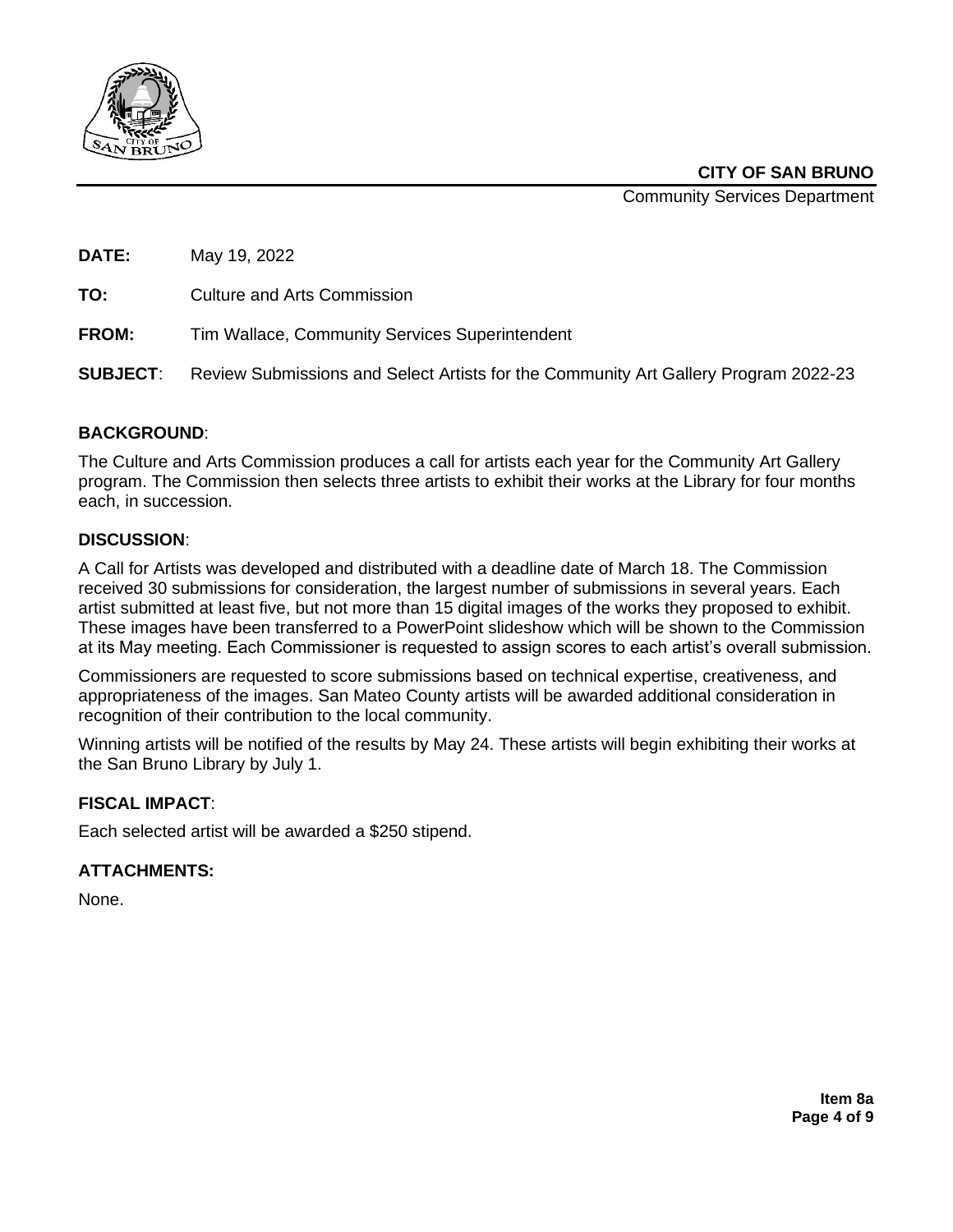

Community Services Department

**DATE:** May 19, 2022

**TO:** Culture and Arts Commission

**FROM:** Tim Wallace, Community Services Superintendent

**SUBJECT**: Adopt Movies in the Park Film Selection Process Document and Select Movies for Public Voting

# **BACKGROUND**:

The Commission has sponsored Movies in the Park for many years. This popular program consists of the screening of popular films every Friday evening in City Park in the month of September.

Traditionally the general public is offered the opportunity to express their desire for screening particular films by voting for their favorites online. The public is requested to select from a single list of titles that is developed by the Commission. The list normally consists of ten films and includes movies of various genres, mediums, and target age groups.

In 2021, the four movies with the most votes were all animated films intended for a younger audience. Due to a lack of a quorum at meetings prior to the screening of the films and the fact that there did not exist any documentation that films other than those with the most votes should be selected, Staff selected to screen the films with the most votes.

# **DISCUSSION:**

After the films were screened, multiple Commissioners expressed their disappointment with the fact that all four films were animated. Based on the desire to not repeat a similar outcome in the future, Staff brought forth an item to the Commission's March meeting encouraging Commissioners to discuss methods in which the public's vote results in the films with the highest number votes being screened while also ensuring that a variety of films are selected.

Commissioners discussed various methods in which the public's vote could be adopted while still selecting a variety of films. Ultimately, Commissioners came to consensus and determined that dividing films into four categories and asking members of the public to vote for one film in each category was determined to be the best method to ensure a variety of films are screened. Commissioners also were in favor of voting to confirm that the film with the highest number of votes in each category would be confirmed by the Commission to be the film that would be screened.

The four film categories chosen by Commissioners consist of Comedy, Action, Drama, and Children's Animation.

Based on this guidance, Staff have developed a process document for the Commission to review and adopt. This document describes the process by which films are to be selected for Movies in the Park.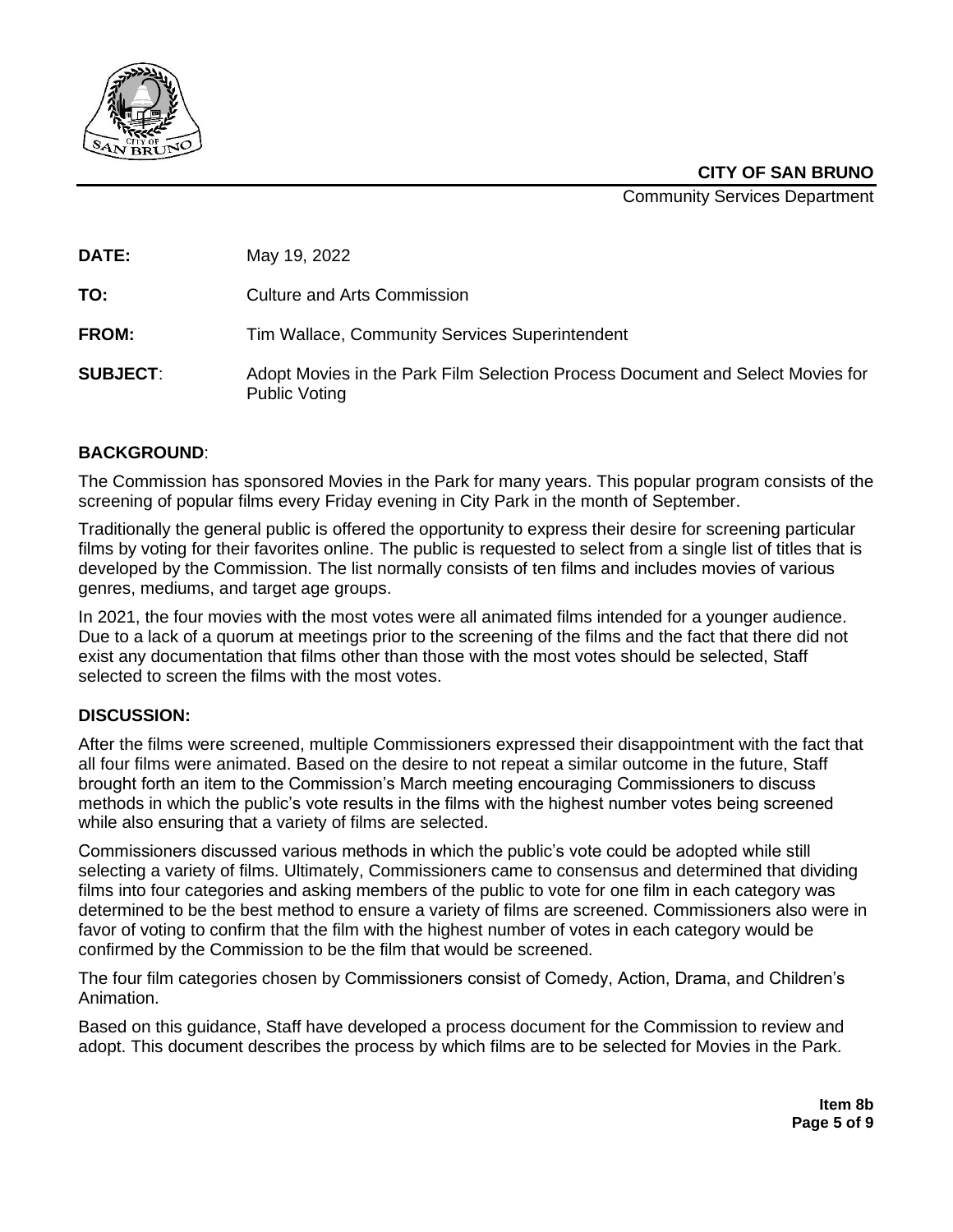Immediately following adoption of the Movies in the Park Film Selection Process document, the Commission will select up to five films from the attached list (Attachment 2) in four different categories for public voting.

The tentative dates for film screenings this year are:

- Friday, September 2
- Friday, September 9
- Friday, September 16
- Friday, September 23
- Friday, September 30

# **RECOMMENDATION:**

Staff recommends the Commission adopt the attached (Attachment 1) process document in order to guide its selections of films for the Movies in the Park program. Following adoption of the process document, Staff recommends the Commission then select five films from each of the four categories listed in Attachment 2 for public voting.

## **FISCAL IMPACT:**

None.

# **ATTACHMENTS:**

- 1. Movies in the Park Selection Process
- 2. Films for Potential Movies in the Park Public Voting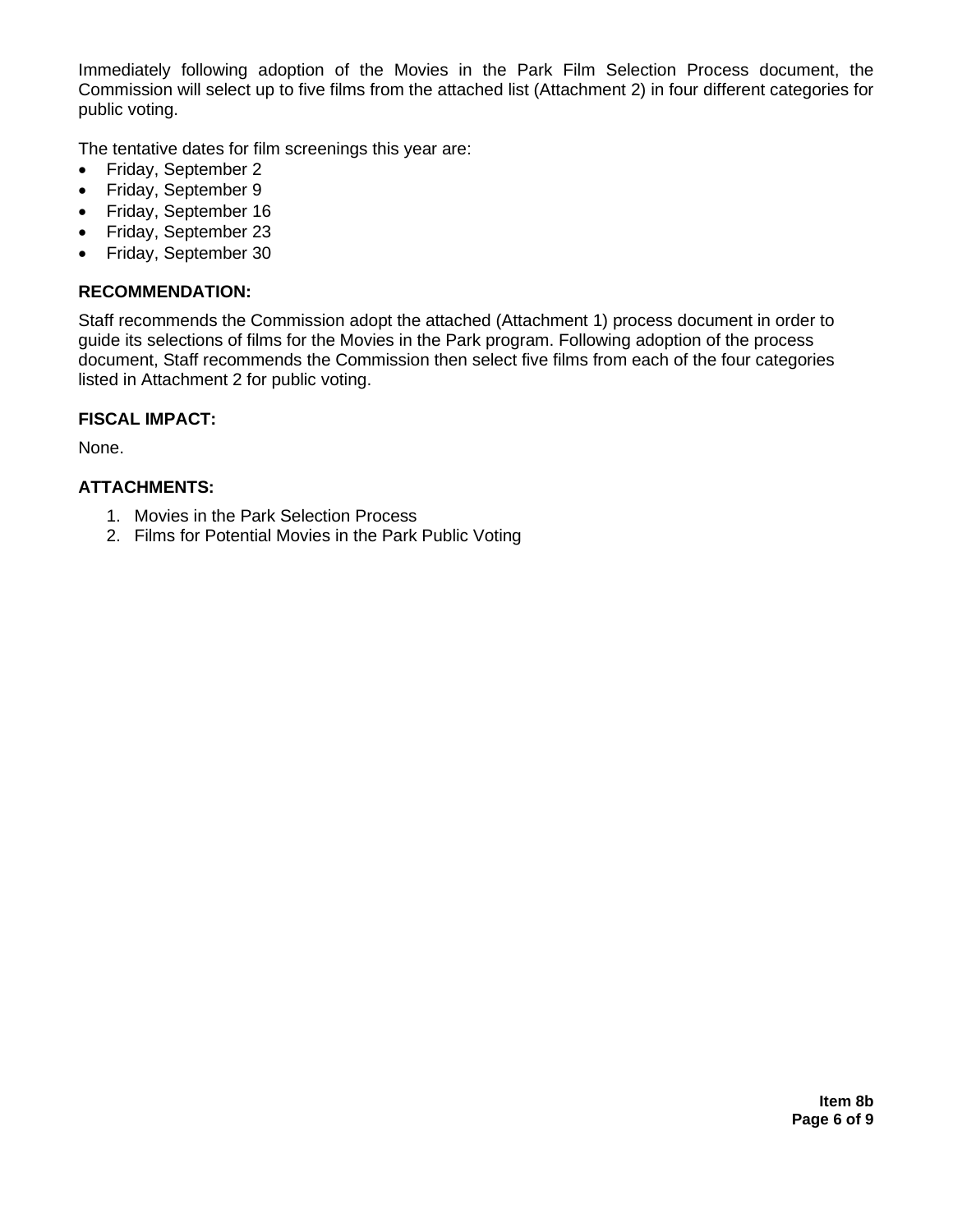

Community Services Department

**DATE:** May 19, 2022

**TO:** Culture and Arts Commission

**FROM:** Tim Wallace, Community Services Superintendent

**SUBJECT**: Attachment 1 - Movies in the Park Selection Process

# **BACKGROUND**:

The City of San Bruno has a long-standing tradition of screening one film every Friday evening in September. This program, titled Movies in the Park, continues to be very popular, consistently drawing over 100 members of the public for each film.

The following describes the process by which films are to be selected for screening.

# **DISCUSSION:**

Every spring Staff will bring to a Commission meeting a list of film titles. Prior to the Commission meeting, Staff will assign each of these titles a film category. As determined by the Commission at its March 2022 meeting, film categories consist of:

- 1. Comedy
- 2. Action
- 3. Drama
- 4. Children's Animation

The Commission may move films from one category to another at a public meeting prior to public voting. Once public voting commences, the moving of films from one category to another will not be allowed.

The Commission will select not more than 5 titles for each category. Once these film titles are selected for public vote, Staff will invite the public to cast votes for a period of at least 4 weeks, but not more than 6 weeks.

Once the public voting period is closed, Staff will tally the votes. The film with the most votes in each category will be screened at Movies in the Park.

In the event there are five Fridays in September, the film with the 5<sup>th</sup> highest overall vote total will be screened, regardless of which category the film resides.

Staff will report the results of the public voting to the Culture and Arts Commission at the Commission meeting immediately following the end of the voting period. The reporting of the voting results will be informational only. No vote will be taken by the Commission regarding which films to screen and no films will be screened other than the films with the highest vote total in each category, plus the film with the 5<sup>th</sup> highest vote total overall, if there are five Fridays in September.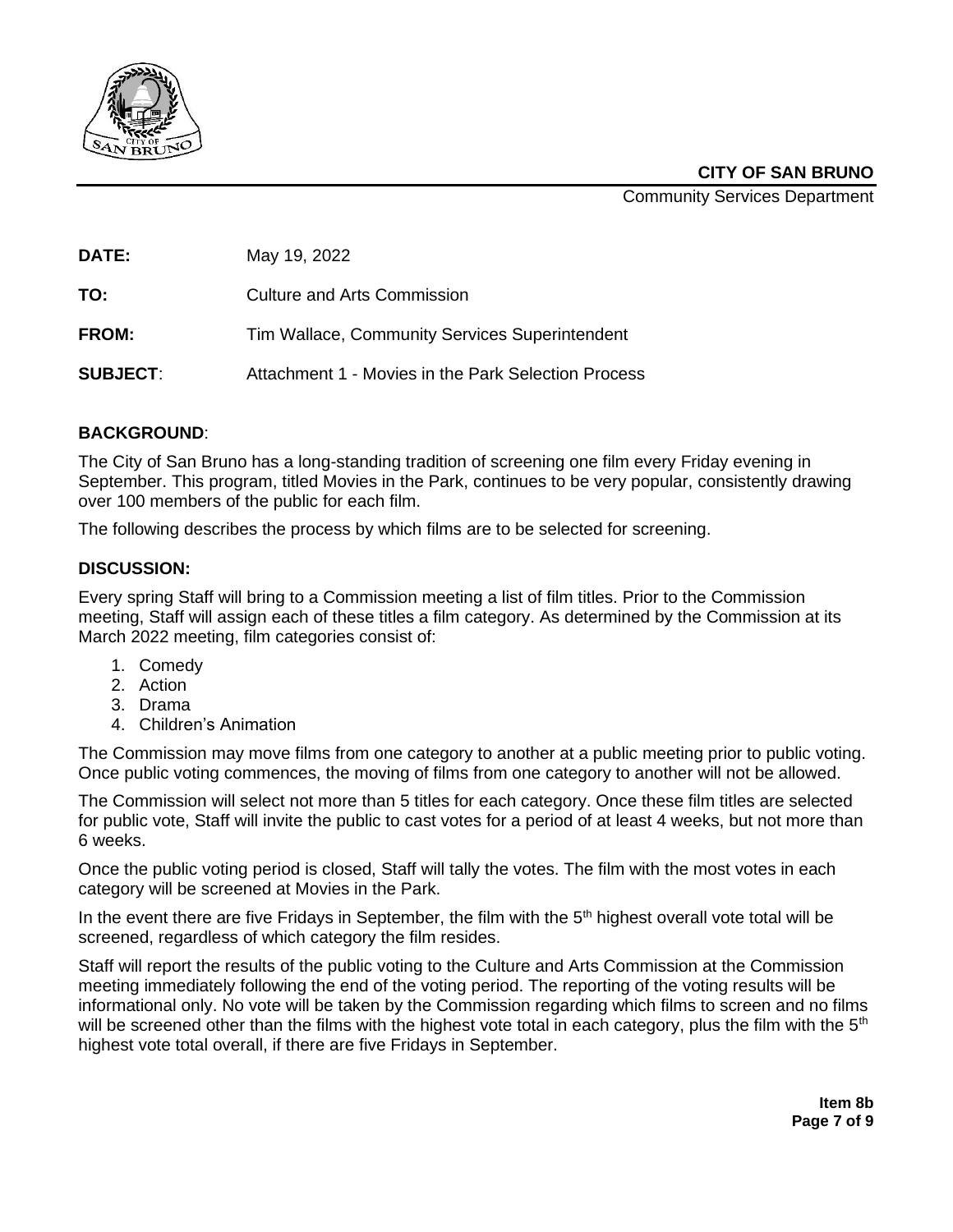

Community Services Department

**DATE:** May 19, 2022

**TO:** Culture and Arts Commission

**FROM:** Tim Wallace, Community Services Superintendent

**SUBJECT**: Attachment 2 – Films for Potential Movies in the Park Public Voting

# **Movie List**

Commission is to Select Five Films from Each of Four Categories for Public Voting

## **Comedy**

Annie (2014 version) Clifford the Big Red Dog Free Guy The Greatest Showman Jungle Cruise Mr. Popper's Penguins Night at the Museum: Battle of the Smithsonian Marley & Me

# **Action**

Avengers: Endgame Dune (2021 version) Mulan (Live Action) (2020 version) Shang-Chi & the Legend of the Ten Rings Snake Eyes: G.I. Joe Origins Spider-Man: No Way Home Wonder Woman: 1984

# **Drama**

Akeelah and the Bee A Beautiful Day in the Neighborhood The Call of the Wild (2020 version) A Dog's Journey Finding You Little Women (2019 version) The Lion King (live action) (2019 version) Minari The Secret Garden (2020) West Side Story Zoo